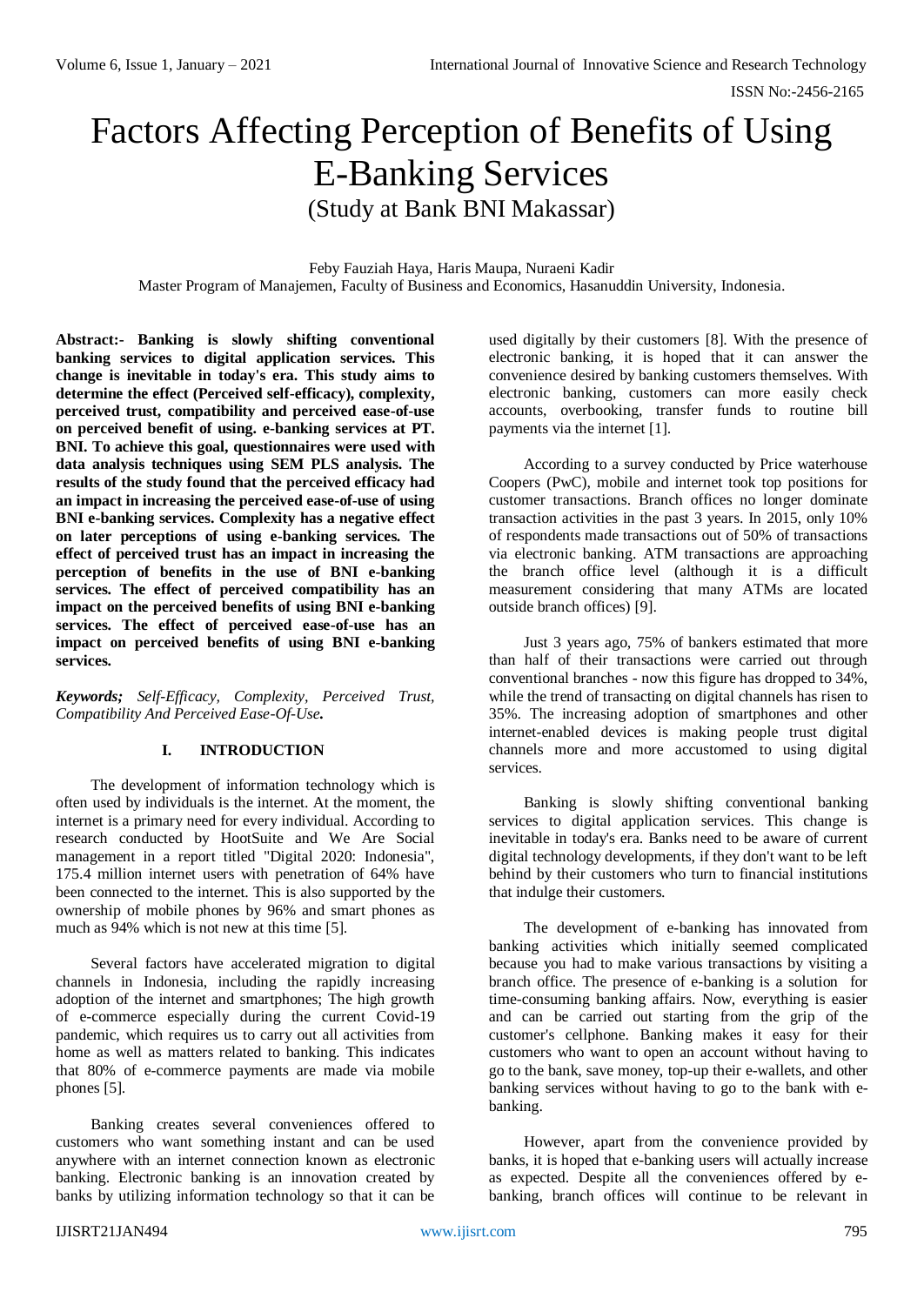Indonesia. According to a survey conducted by McKinsey in digital banking in Indonesia: Building Loyalty and Generating Growth, about four out of five respondents said that convenient branch locations and ATMs were the reasons for choosing a bank. In addition, limitations of e-banking transactions to services and security issues as well as difficulty in understanding the offer are still some obstacles of using e-banking. Some customers will look for the branch office to resolve these concerns [7].

The Technology Acceptance Model (TAM) is used to assess the acceptance of a system. Then, this model also explains how the relationship between the benefits of a system and the convenience obtained by its users. If all the factors are considered to be very precise, then the innovation and its application are declared to have been successfully used by users [2]. This model is used in this study to observe that the electronic banking application used by banking customers can make it easier and customers feel that of using the application they get several benefits.

In TAM, there is perceived benefit which can be interpreted as a subjective probability to application users that will increase one's work performance. Meanwhile, perceived ease-of-use refers to someone expecting a system to make it easier for them to use an application.

BNI e-banking services make it easy for customers to transfer money between banks and to other banks, purchase credit and PLN tokens, make payments for cellphones, electricity, e-commerce, and credit cards bills, top-up emoney, linkAja, Go-pay, OVO, M-Tix, and electronic money, as well as open digital savings via smartphones. Everything can be done directly through several BNI ebanking such as BNI Mobile Banking, BNI ATM, BNI SMS Banking, BNI Internet Banking, BNI Phone Banking, Agen46, and BNI Debit Online.

## **II. METODOLOGY**

## *Research Location and Design*

This research was conducted in Makassar City, with BNI e-banking users as the object of research. This research design is quantitative research type by conducting hypothesis testing. The data used are primary data using a questionnaire as a means of collecting basic data which is distributed to customers who use BNI e-banking services in Makassar.

## *Population dan Sample*

The population in this research is all BNI customers in Makassar, consisting of savings, current and time deposits customers totaling 3,345,000. The sampling technique used in the study, random sampling, is a random sampling method in which each member of the population has an equal chance of being selected as a sample. Then to determine the number of samples from each customer using the sloving formula, in order to obtain a sample size of 100 respondents.

## *Method of Collecting Data*

In obtaining data, information or various theories as support for this study, researchers use data collection techniques: Field research, using questionnaire data collection (questionnaire) and library research.

## *Data Analysis Method*

This study uses partial regression analysis (Partial Least Square / PLS) to test the five hypotheses proposed in this study. Each hypothesis will be analyzed using Smart PLS 2.0 software to test the relationship between variables.

## **III. RESULT AND DISCUSSION**

Based on the results of the path coefficient analysis processed using Smart PLS 3.0 on the ease-of-users of using BNI e-banking services, the coefficient value obtained is 0.775, this indicates that the higher the self-efficacy of the customer, the perceived ease-of-users of using the service BNI e-banking will continue to increase. It can be indicated that high self-efficacy of customers will affect user perceptions of using BNI e-banking services.

Then observed from the statistical value  $= 7,660$  and value of 0,000, because the statistical value is 7.660> 1.96 and pvalue is  $0,000 < 0.05$ , it means that perceived selfefficacy has a significant influence on the perceived ease-ofusers of using e-banking BNI services. The results of this test indicate that the perceived self-efficacy has had a real effect in increasing the perceived ease-of-users of using BNI e-banking services.

The results of testing the effect of perceived selfefficacy with perception of ease of using BNI e-banking services indicates that the high self-efficacy of each customer, particularly at PT. Bank Negara Indonesia Tbk, will cause customers to provide positive and significant perceptions of ease of using BNI e-banking services. It can be indicated that the existence of self-efficacy for each customer will lead to ease of using e-banking services at PT. Bank Negara Indonesia Tbk. This is based on the perception of respondents' answers, where there is customer trust of using e-banking services even though the bank has online instructions as a reference.

The perception of the respondent's answers, where there are trust in e-banking services even though no one has told customers how to use e-banking. Furthermore, in distributing questionnaires, most customers believe in using e-banking services, even though they have never used an application and other than that, respondents' answers give the perception that overall customers trust in their knowledge to use e-banking services. Thus, it can be said that the high self-efficacy of customers of using e-banking services will have an impact on increasing the perception of convenience by customers of using BNI e-banking services.

Then seen from the perceptions made by Lacovou whose research found that self-efficacy has a positive influence on perceived benefits. Meanwhile, the results of research conducted by researchers found that self-efficacy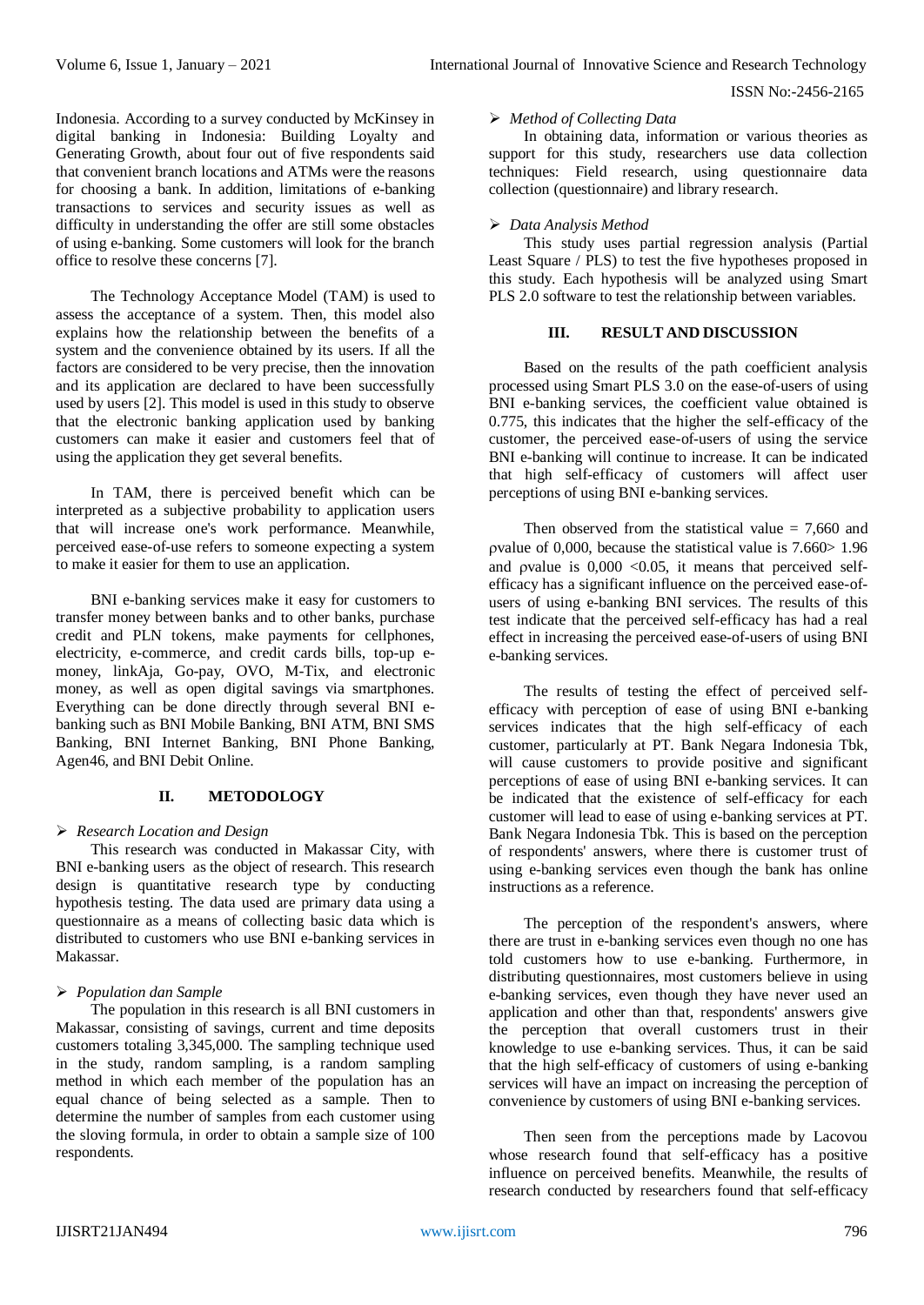have a significant influence on the perceived ease of using BNI e-banking services. Thus it can be said that this study is in line with Lacovou's research results [6].

Based on the results of data analysis processed using Smart PLS 3.0, a coefficient value of -0.514 is obtained, this means that the higher the complexity, the lower the perceived ease of using BNI e-banking services. It can be indicated that complexity has an impact on the low perceived ease-of-users of using BNI e-banking services.

Then from the results of data analysis, it is obtained that t<sub>value</sub> = 2.761 and pvalue of 0.006, where the t<sub>value</sub> = 2.761 > 1.96 and besides, it has a sig =  $0.006 \le 0.05$ . It can be said that there is a significant influence between complexity and perceived ease-of-users of using BNI e-banking services. It can be indicated that complexity can have a significant effect on the low perceived ease-of-users of using BNI e-banking services.

Based on the results of the research that has been performed, it can be said that complexity has a negative impact on the perceived ease of using e-banking services. It can be concluded that the higher the perceived complexity, the lower the perception of customers of using e-banking services at Bank Negara Indonesia.

Then observed from the significant test results, it can be indicated that complexity has a negative effect on customer perceptions of using e-banking services where it can be said that the perceived complexity will have a significant effect on the low perceived ease of using ebanking services at PT BNI.

The results of research indicate that complexity has a positive effect on the perceived ease of using BNI e-banking services. Furthermore, it can be said that the findings obtained by researchers are not in line with those found by Lacovou, then in this study it is found that complexity has a negative effect on the perceived ease of using BNI ebanking services. This can be observed from the respondent's answer, that is, there are still customers who give the perception that using e-banking services requires a lot of effort. So that in this study it can be said that the hypothesis that has been previously proposed is proven [6].

The results of the research data analysis are the effect of trust on the perceived benefits of using BNI e-banking services where the coefficient value is 0.222, it can be said that the higher customer trust, the perceived benefits of using BNI e-banking services will increase. It can be indicated that the high level of trust will have an impact on the high perceived benefits of using e-banking services at PT. Bank Negara Indonesia.

Then, observed from the t-statistic value of 2.470 and pvalue = 0.014. Because with a statistical value of  $2.470 >$ 1.96 and  $pvalue = 0.014$  < 0.05, it can be said that the perceived trust has a significant influence on the perceptions of benefits of using BNI e-banking services, it can be indicated that the perceived trust has an effect on perception of benefits of using BNI e-banking services.

The results of the analysis of research data that have been stated indicate that the perceived trust has a positive influence on the benefits of using BNI e-banking services. It can be indicated that the higher the customer's perception of the perceived trust will have an impact on increasing the benefits of using BNI e-banking services.

Then, observed from the results of the hypothesis test, it shows that there is a significant effect on perceived benefits of using BNI e-banking services. It can be said that the perceived trust will have a significant effect on the increase of perceived benefits of using BNI e-banking services.

The perception of respondents' answers regarding the trust felt by customers is that transactions with e-banking services can be trusted and besides that most customers who trust in e-banking transactions regarding security systems can further guarantee that there is no theft of customer funds and besides that, trust in e-banking facilities banking due to transparency from the bank by providing notification of transactions directly to customers.

This study is in line with the findings of a study conducted by Wijayanti which found that a person's trust proves a significant influence on the perceived ease of using e-banking services. Thus, this research is not in line with what the researchers found, where the researchers found that trust had an impact on the high perceived ease of using BNI e-banking services. Furthermore, this study is not in line with that found by Wijayanti [11].

The results of data analysis using Smart PLS 3.0 are the effect of perceived compatibility on the perception of benefits of using BNI e-banking services, where the coefficient value is 0.250, it can be said that compatibility has a positive influence on the perception benefits of using BNI e-banking services. It can be indicated that the perceived compatibility has an impact on the high perception benefits of using BNI e-banking services.

Then observed from the statistical value of 2.584 which is greater than 1.96 and has a value of value  $= 0.010$ > 0.05, it can be said that compatibility has a significant effect on perception of benefits of using BNI e-banking services where it can be said that high perceived compability can have a significant effect in increasing perception of benefits of using BNI e-banking services.

The results of data analysis in this study indicate that compatibility has a positive impact on the perceived benefits of using BNI e-banking services. From these results, it can be said that the higher the compatibility will increase the benefits of using BNI e-banking services.

Then from the results of hypothesis testing, it is found that the perceived compatibility has a significant effect on the use of BNI e-banking services. It can be said that the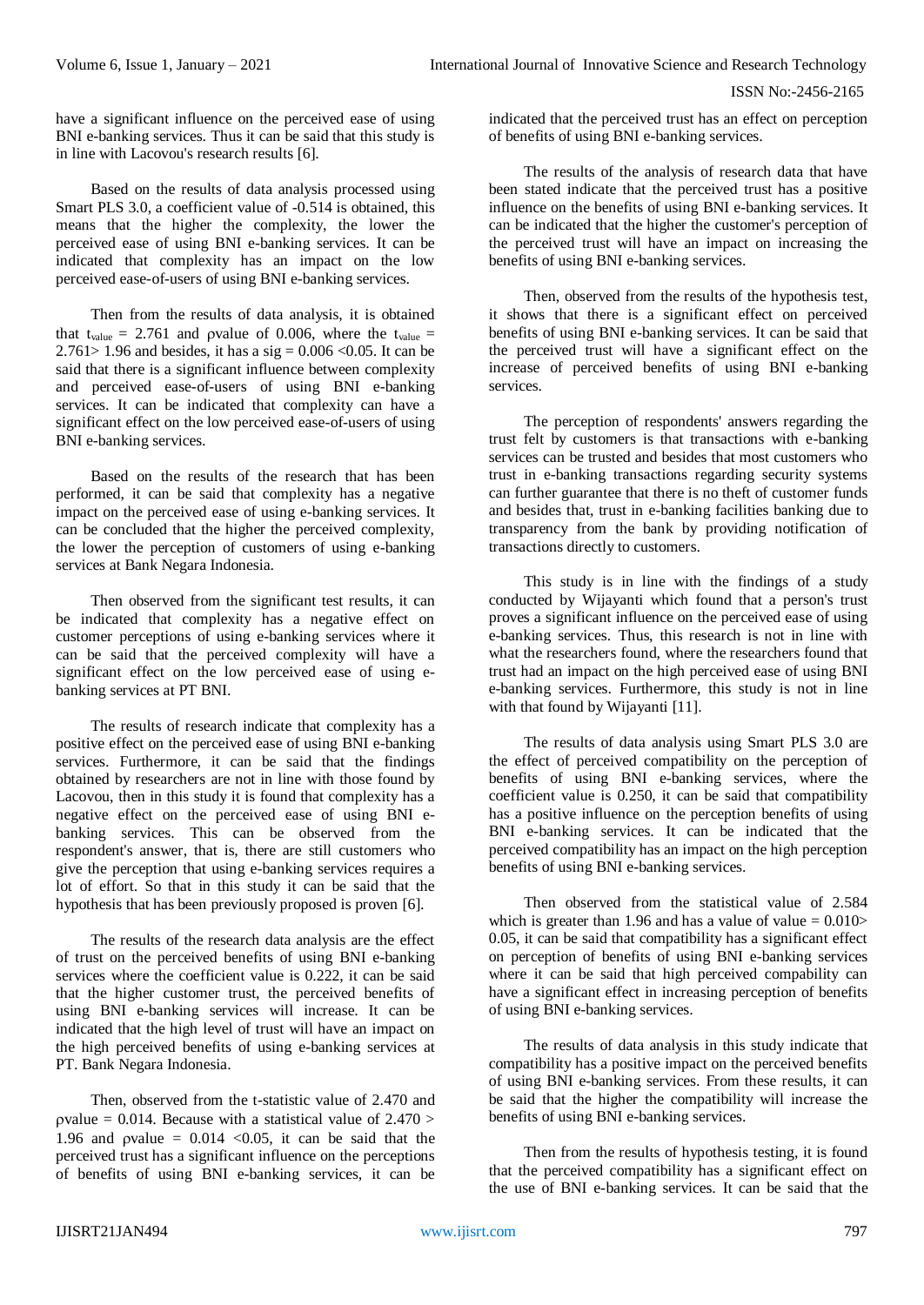perceived of compatibility has a significant effect in increasing the perceived benefits of using e-banking services offered by BNI companies.

The perception of respondents' answers regarding the compatibility of e-banking services at BNI has been categorized as good, where using e-banking services has facilitated the distribution of all bank transaction activities and in addition to the customer's perception that overall the use of e-banking services is in accordance with the transaction needs banks and other than that, every transaction in the use of e-banking is in accordance with the expectations and desires of BNI customers. From the results of this study accept the proposed hypothesis.

The results of data analysis regarding the effect of perceived ease-of-use on the perception of benefits of using BNI e-banking services obtained a coefficient value of 0.524. This means that there is a positive influence between ease-of-use and perception of benefits of using BNI ebanking. It can be indicated that the higher the perceived ease-of-use, the higher the perception of benefits of using BNI e-banking services.

Then, observed from the statistical value of 5.903 and  $pvalue = 0.000$ , because of a statistical value of 5.903> 1.96 and  $pvalue = 0.000 \le 0.05$ , it can be said that the perceived ease-of-use has a significant effect on the perception of benefits of using BNI e-banking services. Thus, it can be said that it empirically indicates that the perceived ease-ofusers has a significant effect in increasing the perceived benefits of using e-banking services at Bank Negara Indonesia.

The results of the analysis of research conducted on the effect of perceived ease-of-use on the benefits of using BNI e-banking services. Where in this study found that there is a positive effect of perceived ease-of-use on the benefits of using e-banking services. This can be indicated that the higher the perception of ease-of-use, the higher the benefits of using BNI e-banking services.

Then in testing the research hypothesis that has been performed that the perceived ease-of-use of e-banking services has a significant effect on the perception of benefits of using e-banking services. This can be indicated that the perceived ease-of-use has a real impact in increasing the perceived benefits of using e-banking services at BNI. This is based on respondents' answers where e-banking services have increased customer efficacy of using banking products as well as customer perceptions that e-banking services can facilitate the use of banking products. Besides, in the perception of the respondents' answers, customers have stated that e-banking service makes it easy to use for transactions and sending money easily and quickly. In connection with the description above, it can be said that the hypothesis of this research that has been conducted is proven.

#### **IV. CONCLUSION**

Based on the results of the research data analysis that has been conducted, several conclusions can be presented as follows: Perceived efficacy of having an impact in increasing the perceived ease-of-use of using BNI e-banking services. It can be indicated that high perceived self-efficacy from customers will have a real effect in increasing the perception of ease of using BNI e-banking services. Complexity has a negative effect on later perceptions of using e-banking services. It can be indicated that the complexity that occurs significantly affects the low level of customer perception of the ease of using e-banking services. The effect of perceived trust has an impact on increasing perceptions of benefits in the use of BNI e-banking services, where high level of trust by customers will have a significant effect on increasing perceived ease-of-use of e-banking services. The effect of perceived compatibility on perception of benefits of using BNI e-banking services. These results indicate that high compatibility has a significant impact on increasing perception of benefits of using BNI e-banking services. The effect of perceived ease-of-use has an impact on perception of benefits of using BNI e-banking services. It can be indicated that the perceived ease-of-use has had a significant effect on increasing the use of BNI e-banking services.

## **ACKNOWLEDGMENT**

The authors show gratitude to the PT Bank Negara Indonesia, Tbk. and Master Program of Manajemen, Hasanuddin University, Indonesia

## **REFERENCES**

- [1]. Barusman, M. Y. S. (2013). Pemanfaatan E-Banking dalam Industri Perbankan ditinjau dari Structure-Conduct-Performance Paradigm di Indonesia. Jurnal Manajemen dan Bisnis, 1(1).
- [2]. Fiyah, N., Mayangky, N., Hadianti, S., & Riana, D. (2019). Analisis Technology Acceptance Model Pada Aplikasi Platform Perdagangan Elektronik Di Kalangan Mahasiswa. Jurnal Teknik Informatika,  $12(1)$ , 59-68.

doi[:https://doi.org/10.15408/jti.v12i1.10507](https://doi.org/10.15408/jti.v12i1.10507)

- [3]. Ghozali, Imam. 2011. Aplikasi Analisis Multivariate Dengan Prgoram SPSS. Semarang: Universitas Dipenogoro.
- [4]. Ghozali, Imam. 2018. Aplikasi Analisis Multivariate dengan Program IBM SPSS 25. Badan Penerbit Universitas Diponegoro: Semarang
- [5]. Hootsuite & We Are Social. 2020. "*Digital 2020 Global Digital Overview*," retrieved from https://wearesocial.com/digital-2020
- [6]. Lacovou, Eva. 2018. Perception of Usefulness for Digital Banking (An Application of the Technology Acceptance Model). Dissertation. Leads University Business School.
- [7]. McKinsey & Company. 2019. *Digital Banking in Indonesia*: *Building Loyalty and Generating Growth*.